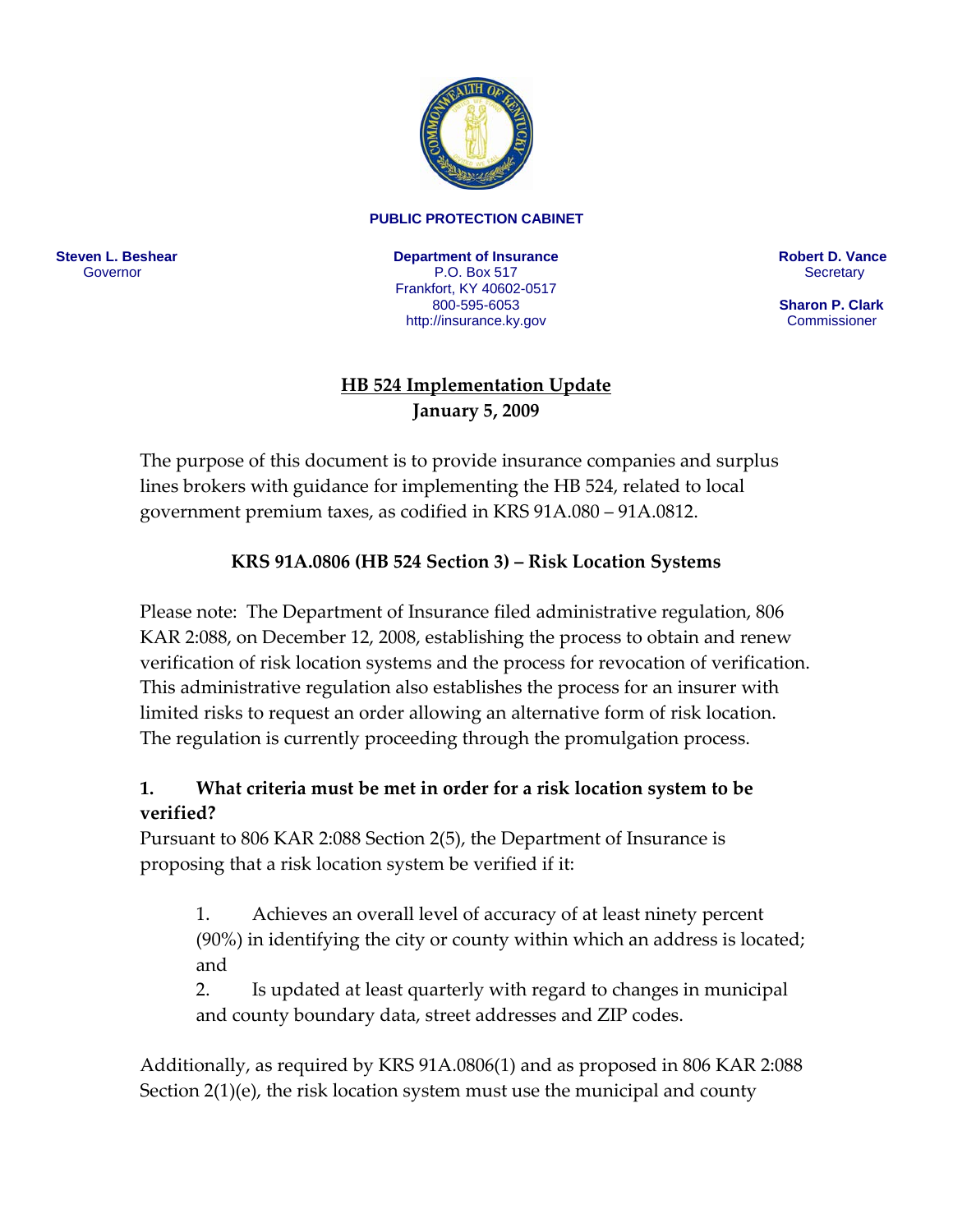boundary data available from the Commonwealth Office of Technology that is based upon municipal and other filings with the Secretary of State as its sole source of boundary data.

# **2. What data will the Department of Insurance use to test the accuracy of risk location systems?**

The Department of Insurance has developed a bank of test data to use in testing the accuracy of risk location systems. All risk location systems applying for verification will be tested using the same criteria.

# **3. Will each insurance company or surplus lines broker need to apply for verification?**

The Department will be verifying the specific risk location system or program. If an insurance company or surplus lines broker purchases a verified risk location system from a vendor, the insurance company or surplus lines broker will not need to apply for verification separately. However, if an insurance company or surplus lines broker creates its own internal system, the insurance company or surplus lines broker will need to apply for verification of their in‐house risk location system.

**4. Other states have a process for verifying risk location software. Why did the Department of Insurance propose a process different from these states?** Prior to the enactment of HB 524, the Department of Insurance created a process to be used during market conduct examinations to determine the accuracy of risk location and compliance with KRS 91A.080. The Department has chosen to enhance its existing process to accommodate the new verification process.

Information has been received regarding other state verification programs, most notably the process used in Colorado in which test address data is sent to vendors who, in turn, identify for the regulator the taxing jurisdiction associated with each address. The Department has reviewed Colorado's process. However, unlike Colorado, the Department of Insurance does not have a complete source of the location of all street addresses within the Commonwealth. Additionally, it is important to note that the Department's purpose in verifying risk location systems is to determine the level of accuracy at which they properly identify the city or county within which a street address is located. Pursuant to KRS 91A.0806(4), insurance companies and surplus lines brokers must also accurately implement a method to collect and remit the proper tax due to each local government. While some risk location systems may provide a tool for insurance companies and surplus lines brokers to meet this statutory obligation, the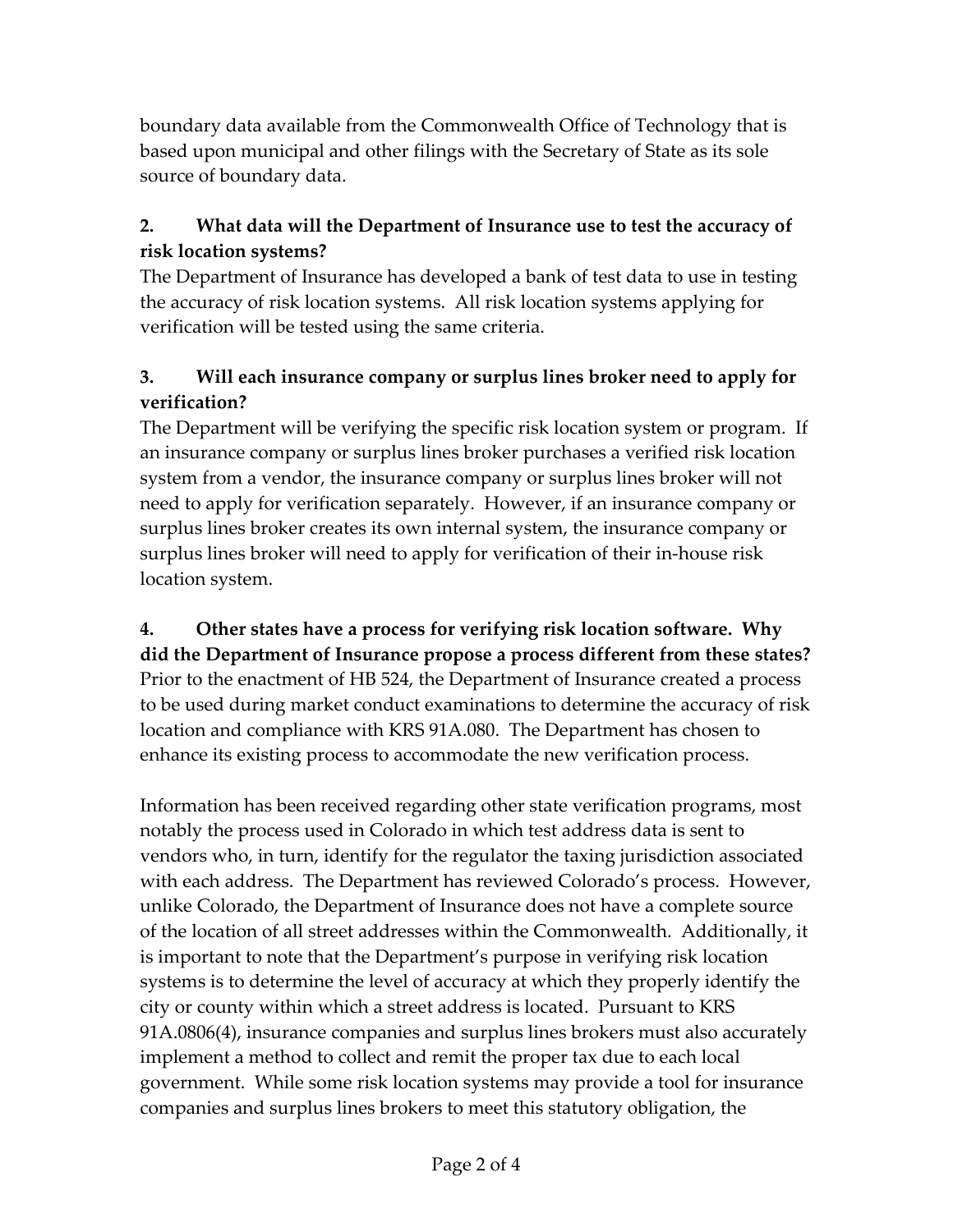Department will not be verifying a risk location system's ability to perform this function. Rather, the Department will be ensuring compliance through market conduct examinations or other investigations of its licensees. Based on these reasons, the Department determined that its existing process would achieve the same results in a more efficient and cost effective manner.

# **5. How will the Department address privacy concerns that vendors may have in providing the address data required for verification?**

First, it is important to note that the data being requested is a dataset of street addresses and their location, and not policyholder specific data. However, the Department understands that some vendors may consider this information to be proprietary, and it is willing to sign a confidentiality agreement to address these concerns.

# **6. When does the Department of Insurance anticipate posting a listing of verified risk location systems on its Web site?**

The administrative regulation related to the verification of risk location systems is in the promulgation process, and will not be effective until, at the earliest, April 2009. Once the regulation is effective, the Department will begin accepting and reviewing applications. We are very mindful of the time constraints that insurance companies and surplus lines brokers are under to implement a verified risk location system by January 1, 2010, and we will review the applications in a diligent manner when they are received.

#### **7. If the Department of Insurance takes action to revoke verification of a risk location system, how soon would an order of revocation take effect?**

An order or revocation will take effect when it is executed. However, the verification regulation, 806 KAR 2:088, does propose that all insurance companies and surplus lines brokers utilizing the verified risk location system be notified when a notice of deficiency is sent to a verified entity. Additionally, the regulation proposes a process to allow the verified entity to cure any deficiency before its verification is revoked.

**8. Will the Department of Insurance make quarterly boundary updates available to vendors, insurance companies and surplus lines brokers?** The Department of Insurance will not make quarterly boundary updates available to vendors. However, boundary information is available on the Secretary of State's Web site, [http://apps.sos.ky.gov/land/cities/.](http://apps.sos.ky.gov/land/cities/)